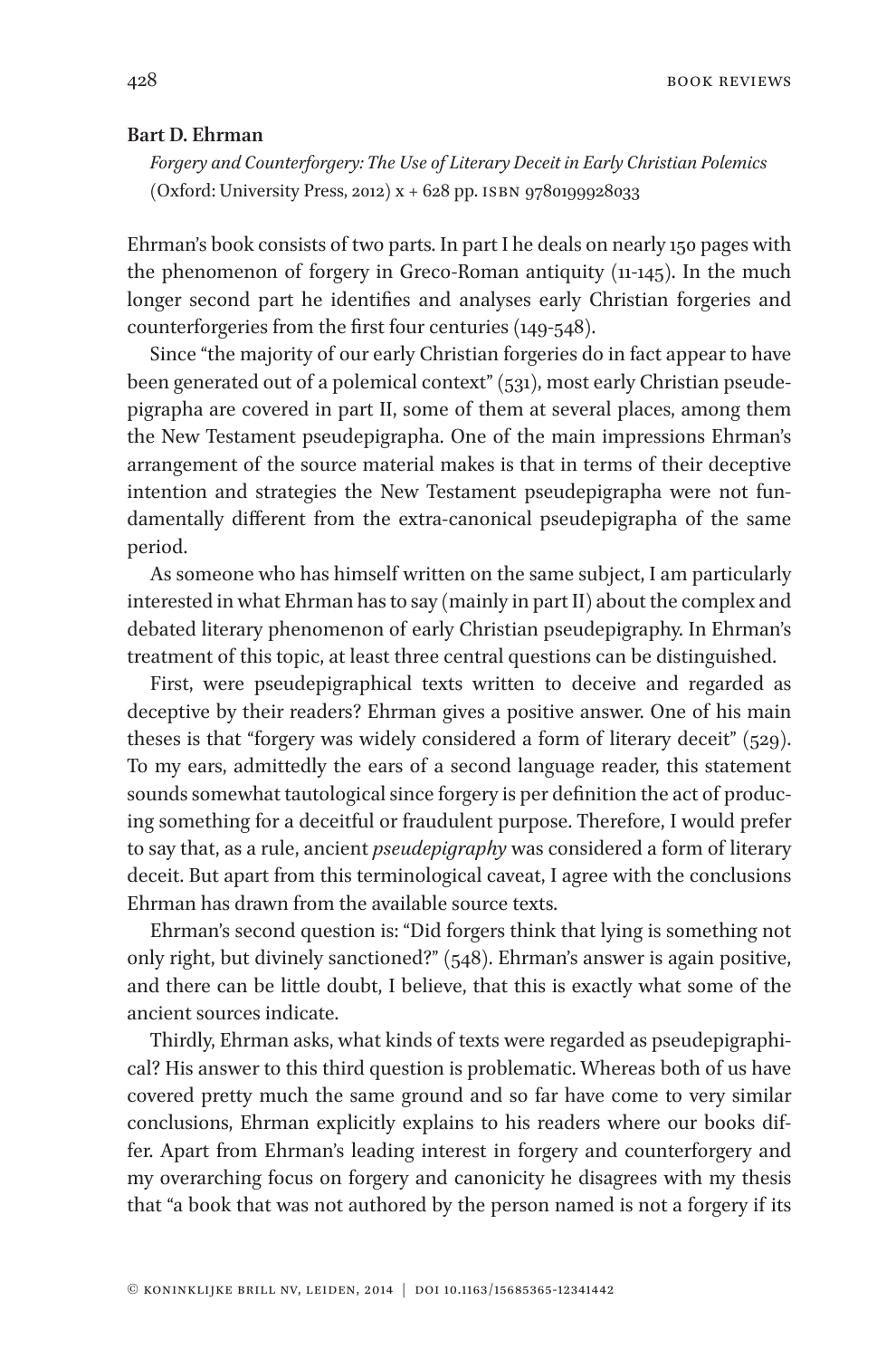contents can be traced back directly to that person" (31 n. 6). Ehrman does not concur with my observation that the ancients distinguished between the wording and the contents of a text and formed their opinion about its authenticity or inauthenticity on the basis of the origin of its contents (87-88, 90, 110, 116 *etc*.; cf. my *Pseudepigraphie und literarische Fälschung* [Tübingen 2001] 195). Ehrman's counter thesis is that the decision about a book's authenticity "was not based purely on the question of the contents of a work" (88); "it was not simply the contents of a work that mattered" (90); "the contents of a work mattered insofar as they were genuinely penned by an authoritative figure" (92). A book was only regarded as authentic if it contained the alleged author's "own words" (111).

One of Ehrman's main targets is my interpretation of ancient school pseudepigraphy. In 2001 I had disputed the prevalent thesis that in ancient philosophical and medical (and Christian) schools it was acceptable for pupils to publish their own ideas under the names of their famous teachers, for instance Pythagoras or Hippocrates. After having reviewed the relevant source texts I concluded that the understanding of authorship in Greco-Roman schools was compatible with the notion of authenticity in the rest of ancient literature: Pupils were allowed to publish their teachers' words and thoughts under the names of their teachers, but they had to publish their own philosophical, medical, or theological ideas under their own names. Otherwise they were regarded as literary forgers.

One of the alleged proof texts for non-deceptive pseudepigraphy in ancient schools I had to deal with came from Porphyry. According to B. L. van der Waerden, in a fragment that has only been preserved in an Arabic translation, Porphyry distinguished 280 authentic books of Pythagoras from other books which had been forged under his name; while Pythagoras himself published 80 authentic books, the inheritors of his knowledge published 200 authentic books—apparently under the philosopher's name (Pauly-Wissowa Suppl. 10 [1965] 862-864). I suggested that Porphyry distinguished the 200 books from the literary forgeries because he regarded them as adequate documentations of Pythagoras' teaching and therefore as non-deceptive.

In his book, Ehrman quotes a new translation of the Arabic fragment in which Porphyry does not say or imply that the 200 books were published under Pythagoras' name (109-110). But the translation of Porphyry's remarks which Ehrman offers is not complete; it omits its final and most decisive section in which Porphyry accepted 280 books of the sage as authentic.

If Ehrman's interpretation of Porphyry's explanation was correct (which I doubt, because it rests on an incomplete textual basis), he had at least demonstrated that one of the central proof texts for non-deceptive school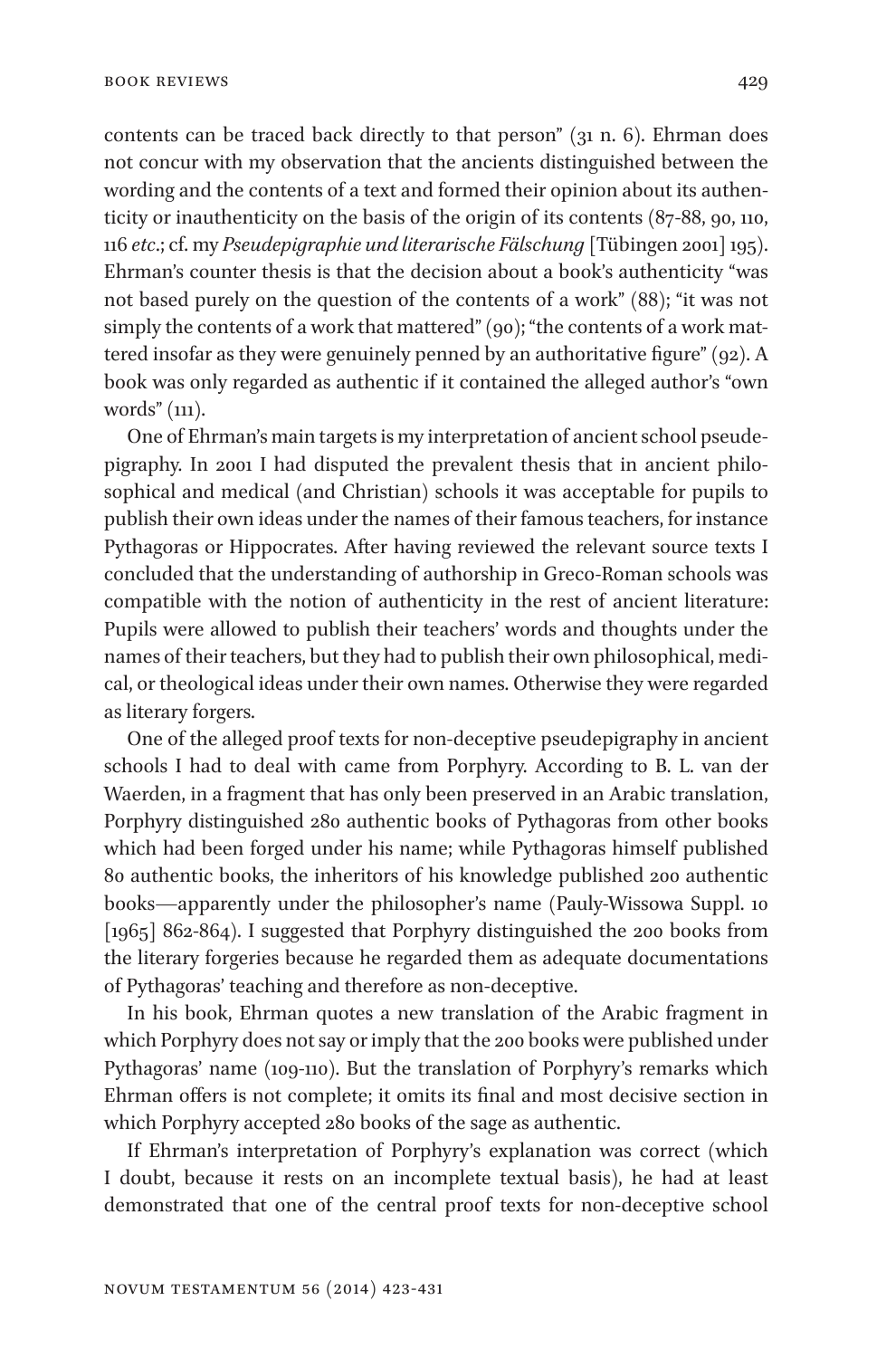430 BOOK REVIEWS

pseudepigraphy does not at all speak about innocent pseudepigraphy. Yet, Ehrman is not content merely to further the case against acceptable school pseudepigraphy; instead he moves on to a considerably stricter interpretation of the ancient concept of authorship than I had suggested: It was only acceptable for a student to publish his teacher's lectures under his teacher's name if he reproduced the exact wording. "If the words did not go back to the teacher himself, this would be forgery" (115). According to Ehrman, a text could be regarded as authentic only if both content and wording came from the author to whom the text was ascribed.

This short review does not leave enough room for a full discussion of this interpretation of the ancient evidence, but a few observations might be in order. The basic principle that lay behind the great majority of ancient statements on literary authenticity and pseudepigraphy was stated clearly by, among others, Philo of Alexandria. In his work on Moses, Philo wrote: "Who does not know that every language, and Greek especially, abounds in terms, and that the same thought can be put in many shapes by paraphrasing more or less freely and suiting the expression to the occasion?" (*Mos*. 2.38 [Colson, LCL]).

This fundamental insight was applied by various ancient authors to all sorts of texts, first of all those that were produced under their authors' control. Some ancient correspondents employed secretaries who composed their letters and did so in their own style (Philostratus of Lemnos, *De Epistulis etc*.). Some ancient historians authorized language assistants to improve the Greek style of their books (Jos., *Ap*. 1.50). In classical Greece, litigants who had to appear in court allowed professional logographers, on the basis of prior consultation, to compose their defense speeches which they then learned by heart and recited on trial as their own (cf. Plut., *Garr*. 5 = *Mor*. 504c *etc*.); in Rome, political leaders employed ghost writers for their letters, their speeches, and their proclamations (Suet., *Dom*. 20 *etc*.). I am not aware of any ancient complaints that this practice was deceptive.

The principle that the authenticity of a text depended on its contents and not on its wording was also applied to independent texts that were produced without authorial control. Ancient translators like Cicero felt free to practice a *sensu de sensu* type of translation (*Opt. gen.* 5.14 *etc*.); likewise Jerome justified his decision against a word for word translation with the observation that even the apostles, when they translated the Old Testament, reproduced not its words but simply its meaning (*Ep*. 57.9 *etc*.). In a similar way, the Gospels could be ascribed both to their assumed editors, who were responsible for their published form, and to those who were regarded as the intellectual authors of their contents (Tert., *Marc*. 4.5.3-4 *etc*.).